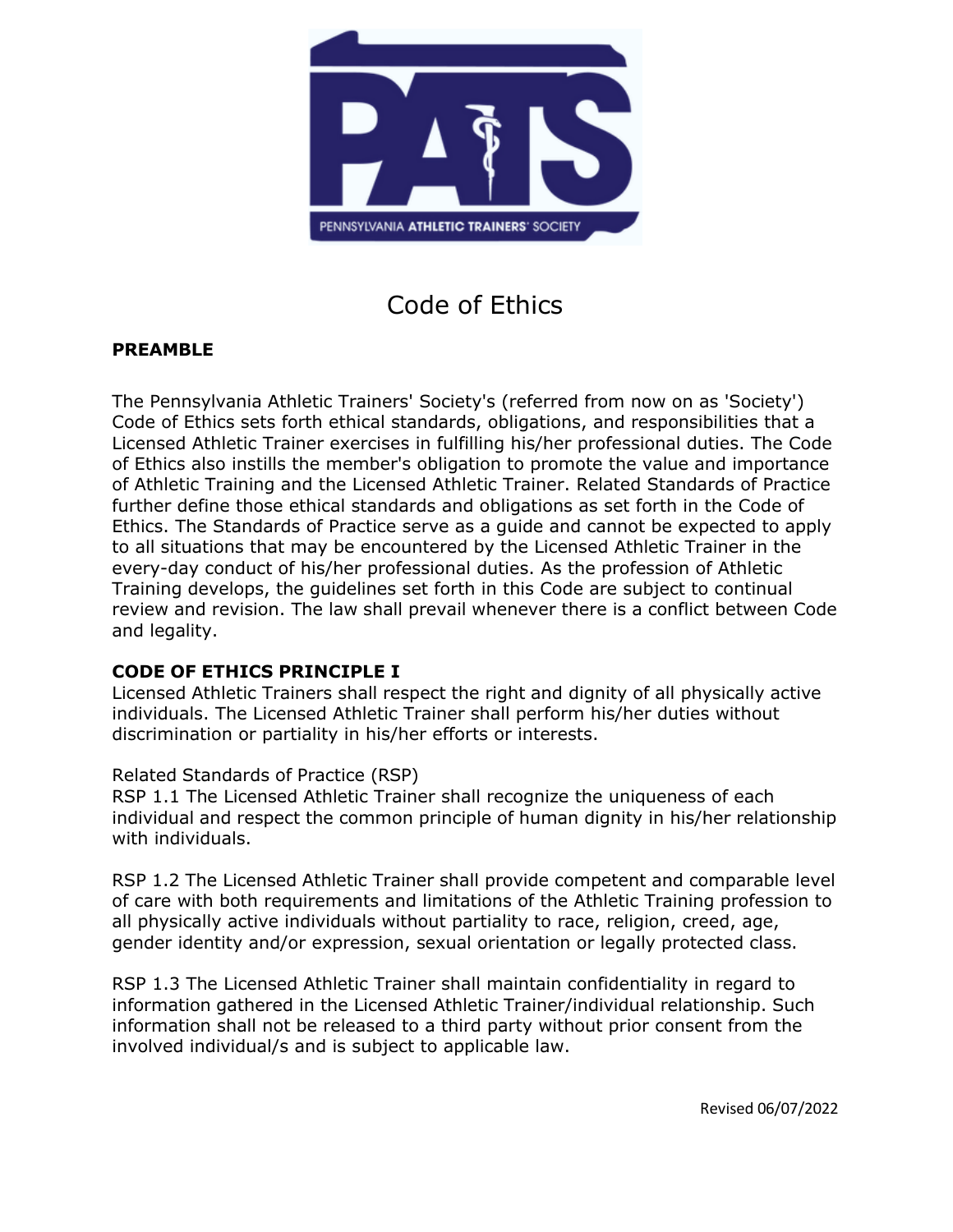RSP 1.4 The Licensed Athletic Trainer shall disclose information in accordance with applicable law, or when authorized by the individual.

RSP 1.5 The Licensed Athletic Trainer shall provide a fair, considerate, and equitable manner to evaluate the performance of staff members on clear and enunciated criteria, as well as educating those whom they supervise.

## **CODE OF ETHIC PRINCIPLE II**

Licensed Athletic Trainers shall promote and instill the principles of fair play with physically active individuals, athletes, coaches, and spectators. The Licensed Athletic Trainer shall not condone the practice of unsportsmanlike conduct.

RSP 2.1 The Licensed Athletic Trainer shall not condone the teaching or practice of unsafe or illegal athletic skills or techniques.

RSP 2.2 It shall be incumbent on the Licensed Athletic Trainer to promote safe and sound playing skills. The Licensed Athletic Trainer shall promote the participation in activities within the framework of recognized rules and regulations of that activity.

RSP 2.3 The Licensed Athletic Trainer shall aid in the development of fair play and sportsmanship. This responsibility extends the promotion of the principle with coaches, spectators, colleagues, and associates.

## **CODE OF ETHIC PRINCIPLE III**

Licensed Athletic Trainers shall comply with all laws, rules, and regulations governing the practice of Athletic Training as established by law and by the appropriate credentialing bodies, institutions, and the Commonwealth of Pennsylvania.

RSP 3.1 The Licensed Athletic Trainer shall assume responsibility for providing care consistent with applicable laws and perform duties that are within the scope of his/her professional preparation and legal obligation.

RSP 3.2 The Licensed Athletic Trainer shall evaluate and implement care under the supervision of a physician and in accordance with the rules and regulations of the Athletic Training profession, as defined by law.

#### **CODE OF ETHIC PRINCIPLE IV**

The Licensed Athletic Trainer shall practice using the most current procedures and maintain and promote professional standards in the practice of Athletic Training. Licensed Athletic Trainers shall accept the responsibility to exercise sound judgment.

RSP 4.1 The Licensed Athletic Trainer shall implement appropriate care as specified by a physician, or based on evaluation and appropriate tests and measurements, or until benefit can no longer be obtained from such care or when such care is contraindicated.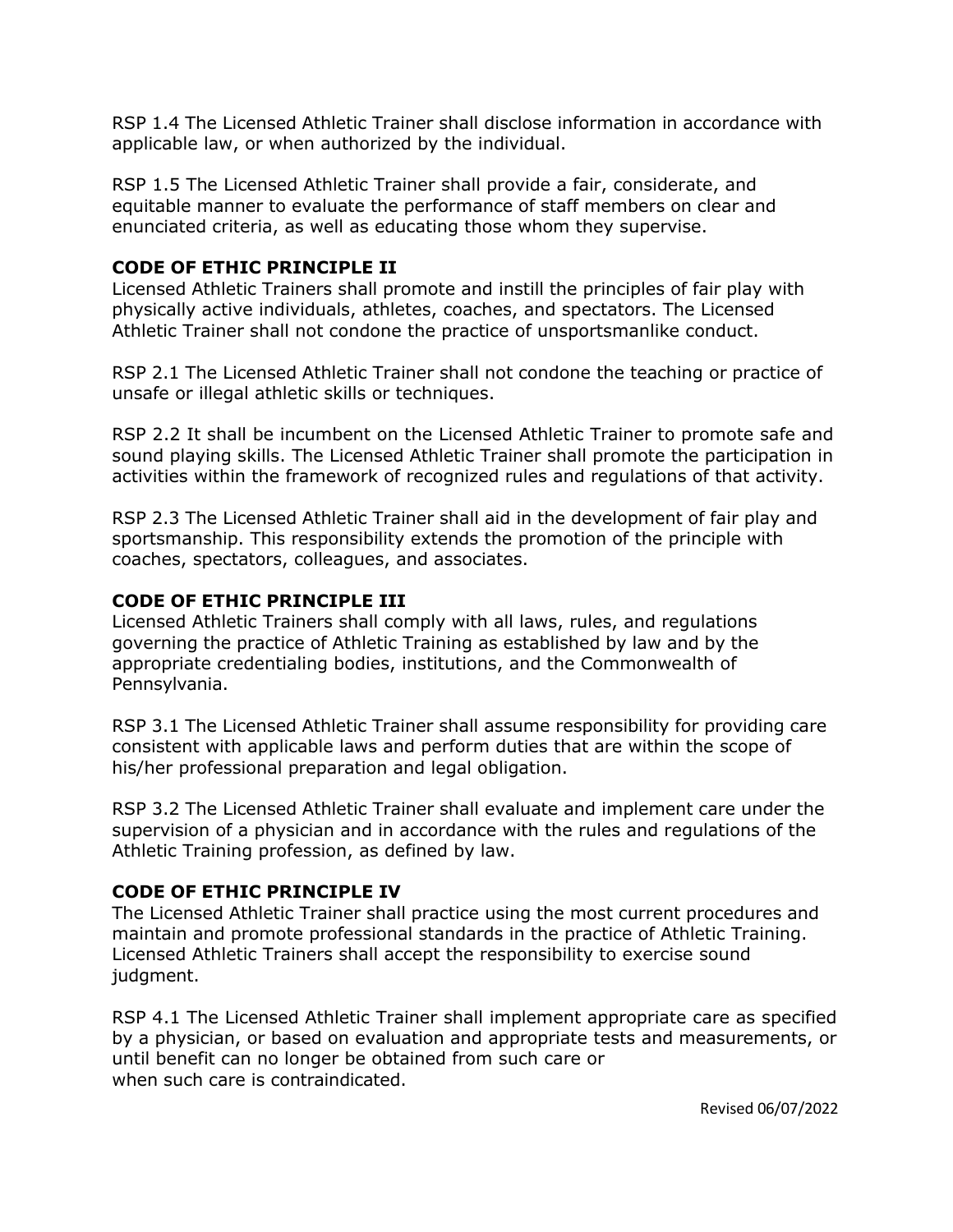RSP 4.2 The Licensed Athletic Trainer shall demonstrate a commitment to participate in and render care consistent with current standards and for which they are qualified via education and/or experience and by pertinent legal regulatory process.

RSP 4.3 The Licensed Athletic Trainer shall document information related to an individual's health status.

## **CODE OF ETHIC PRINCIPLE V**

Licensed Athletic Trainers shall seek institutional funds appropriate to services provided. Fee for service for Athletic Training services shall be compensated only when permitted by law and such compensation is deserved and reasonable.

RSP 5.1 When laws, rules, and regulations permit fee for service, the Licensed Athletic Trainer shall be permitted to charge fees for service provided. Furthermore, the fee for service shall reflect usual and customary charge based on cost for providing such services.

RSP 5.2 The Licensed Athletic Trainer may be compensated for the endorsement or advertisement of a product. In the endorsement/ advertisement, the Licensed Athletic Trainer shall use sound professional judgment, and not discredit the profession in any form, shape or manner, and/or imply Society endorsement. Additionally, the Licensed Athletic Trainer shall not place financial gain above the welfare of an individual, nor exploit the individual.

# **CODE OF ETHIC PRINCIPLE VI**

Licensed Athletic Trainers shall promote and inspire the development of scientific principles and body of knowledge in theoretical and applied sciences as they are related to the profession of Athletic Training.

RSP 6.1 The Licensed Athletic Trainer shall recognize research as an integral part of the profession.

RSP 6.2 The Licensed Athletic Trainer shall promote ethical conduct in research and adhere to educational criteria and standards set forth by the Board of Certification for professional preparation and continuing education.

RSP 6.3 The Licensed Athletic Trainer shall participate in educational activities to increase the level of competency and acquire new knowledge.

#### **CODE OF ETHIC PRINCIPLE VII**

It is incumbent upon the individual Licensed Athletic Trainer to accept the responsibilities of protecting the public from illegal, unethical, or incompetent practice. Licensed Athletic Trainers shall report such acts, of which they become aware, in a professional manner.